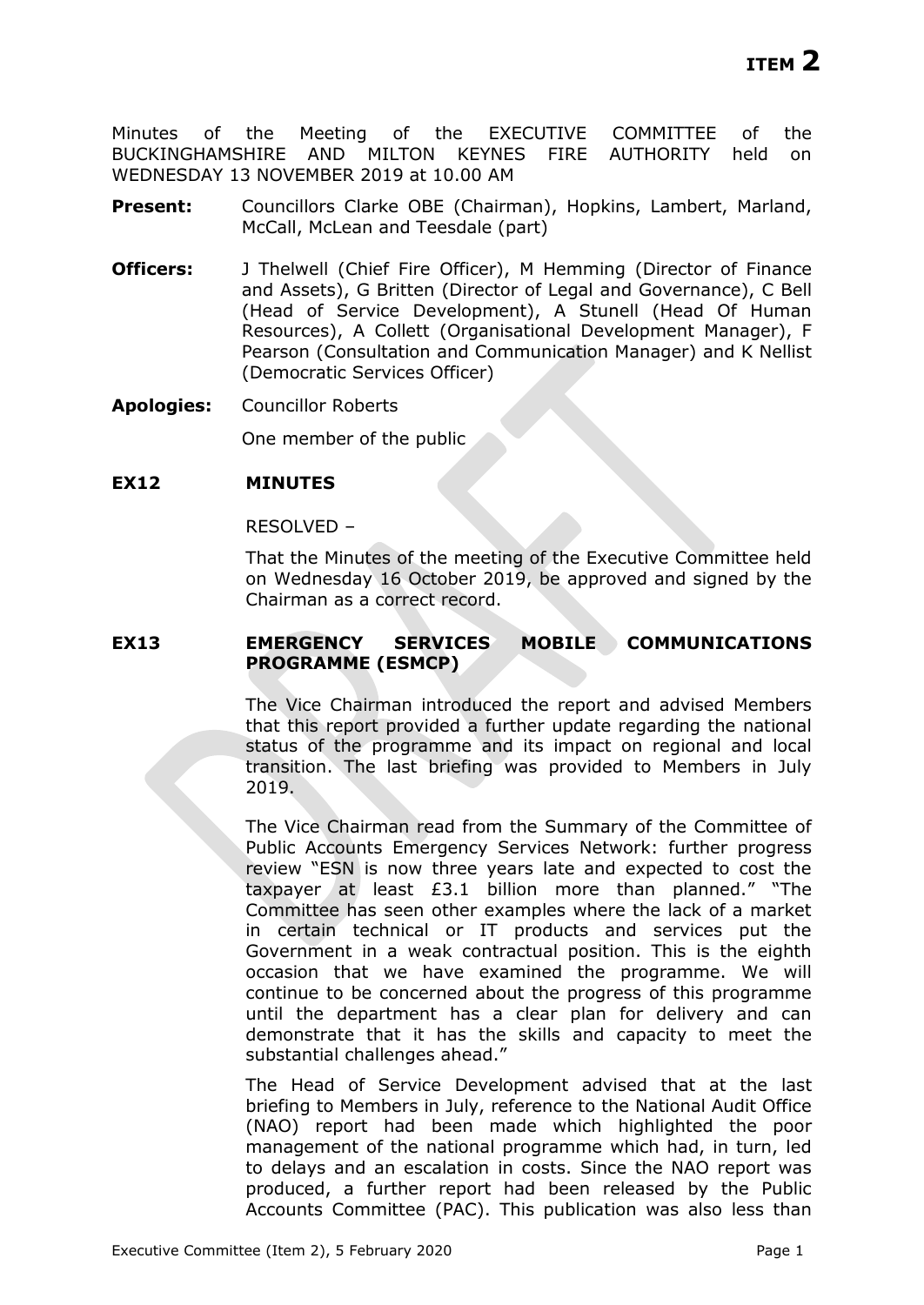complimentary of the management of the national programme and had made six recommendations which were highlighted within this report. The recommendations focused on the production of a detailed, achievable delivery plan; assurances regarding the availability and costs of maintain the current Airwave network; an identification of the skills and tasks that were required to deliver and integrate the Emergency Services Network (ESN) and assurances that these would be addressed when appointing a new delivery partner; and that a revised and approved business case was delivered by the end of 2019. The National Fire Chiefs Council (NFCC) had issued a statement responding to the release of the PAC report which could be seen at Appendix A of this report. This highlights NFCC concerns regarding the programme and notes their agreement with the latest report.

Members would recall that officers were continuing to engage with representatives of the national programme regarding the provision of a Direct Network Service Provider or DNSP link. The Authority had submitted a further letter to the central programme seeking a resolution to this issue and the Senior User (the Head of Service Development) had been invited to take part in discussions with the Programme Director. Members could be assured that officers from this organisation continued to monitor the progress of the national programme and to engage with colleagues at regional and national levels to prepare for ESN.

The Chairman read from the Summary of the Committee of Public Accounts Emergency Services Network: further progress review – Confidence of emergency services in the new approach "The Department did not fully recognise the diversity of the industry users, and feedback from users had not been acted on."

The Chairman advised Members that the members of the Thames Valley Fire Control Service Joint Committee had also written to the Permanent Secretary, Sir Phillip Rutnam setting out their concerns regarding the Programme.

RESOLVED –

That the report be noted.

# **EX14 RESPONSE TO LOCAL GOVERNMENT FINANCE SETTLEMENT 2020-21: TECHNICAL CONSULTATION**

The Vice Chairman introduced the report.

(Councillor Teesdale joined the meeting)

The Director of Finance and Assets advised Members that the consultation was published on 3 October 2019, with a deadline for responses of 31 October 2019. In accordance with the Scheme of Delegation to Officers, the response was discussed with the Chairman and Lead Member before submission. This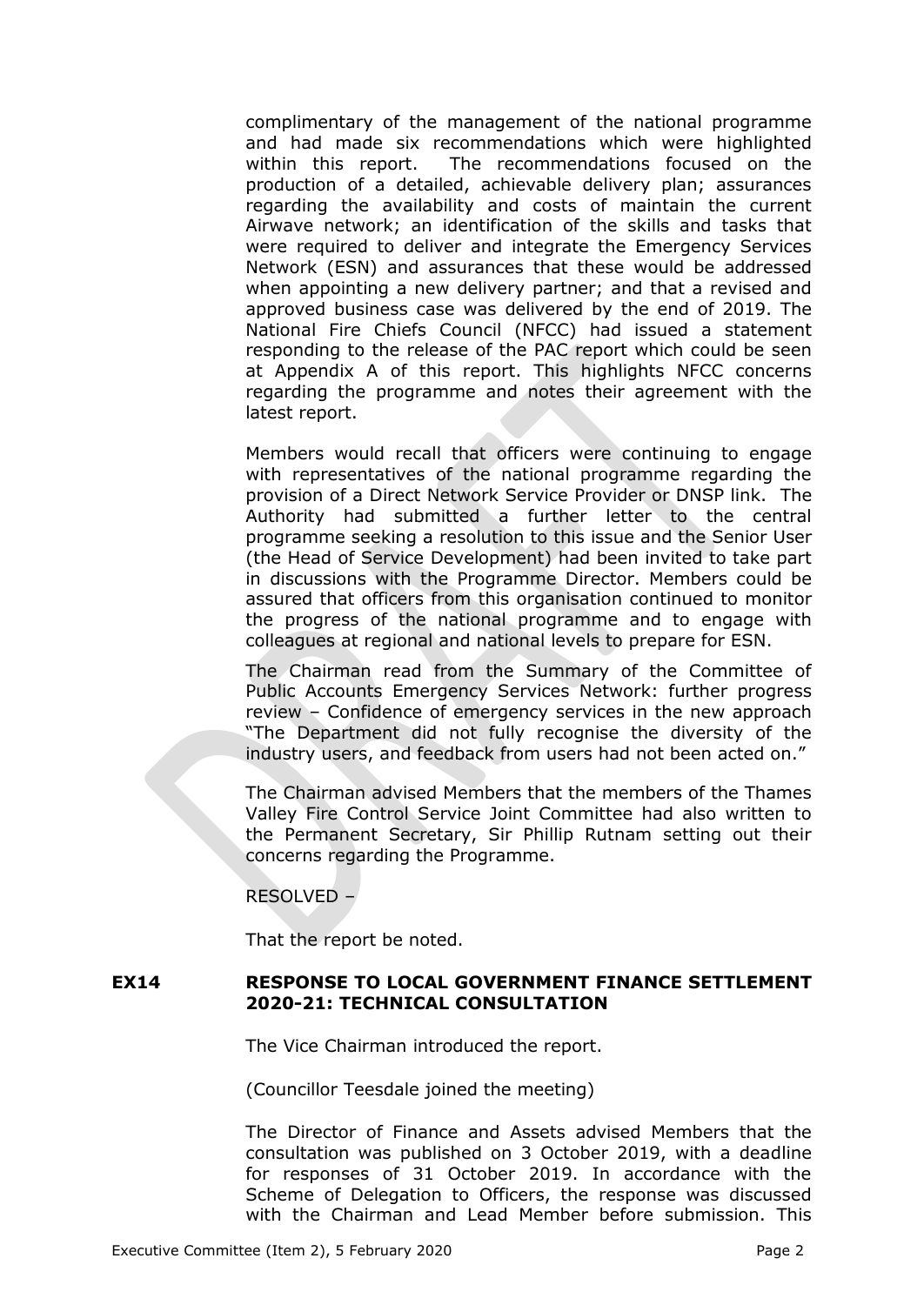paper detailed the content of the submission for the attention of the Authority. The section of the Consultation most relevant to the Authority at the present time was Section 5: Council Tax. The current proposal within the Consultation was that the council tax referendum limit for fire and rescue authorities would be less than 2% (last year it was 3%). The response to this was that the Authority would recommend that fire and rescue authorities had flexibility to increase council tax by up to £5. This view was consistent with the consultation response provided by the National Fire Chiefs Council (NFCC).

The Chief Fire Officer advised Members that local MPs had been supportive in lobbying government on the Authority's behalf. The inspection report was still to come, probably in late December, although due to the election on 12 December the date might be put back further, and it wouldn't be surprising if the report mentioned how stretched the Service was and how difficult it would be to maintain it at the current level without further funding.

A Member asked if there was a legal way forward that would allow the Authority to the same precept flexibility as town and parish councils. This Authority received lower than the average parish council, band D equivalent.

A Member commented that the problem with percentage rises was that if you start on a low base, the percentage increase was very small and the gap between the highest and lowest just gets bigger.

# RESOLVED –

That the response to the consultation be noted.

# **EX15 EXCLUSION OF PUBLIC AND PRESS**

# RESOLVED –

It was moved and resolved that the public and press representatives from the meeting by virtue of Paragraph 1 of Part 1 of Schedule 12A of the Local Government Act 1972, as the reports and appendices contain information relating to an individual; and Paragraph 2 of Part 1 of Schedule 12A of the Local Government Act 1972 as the reports and appendices contain information which is likely to reveal the identity of an individual; and Paragraph 3 of Part 1 of Schedule 12A of the Local Government Act 1972 as the reports and appendices contain information relating to the financial or business affairs of a person (including the Authority); and on these grounds it is considered the need to keep information exempt outweighs the public interest in disclosing the information, so that the meeting could consider the following matters:

M Hemming (Director of Finance and Assets), G Britten (Director of Legal and Governance), C Bell (Head of Service Development),